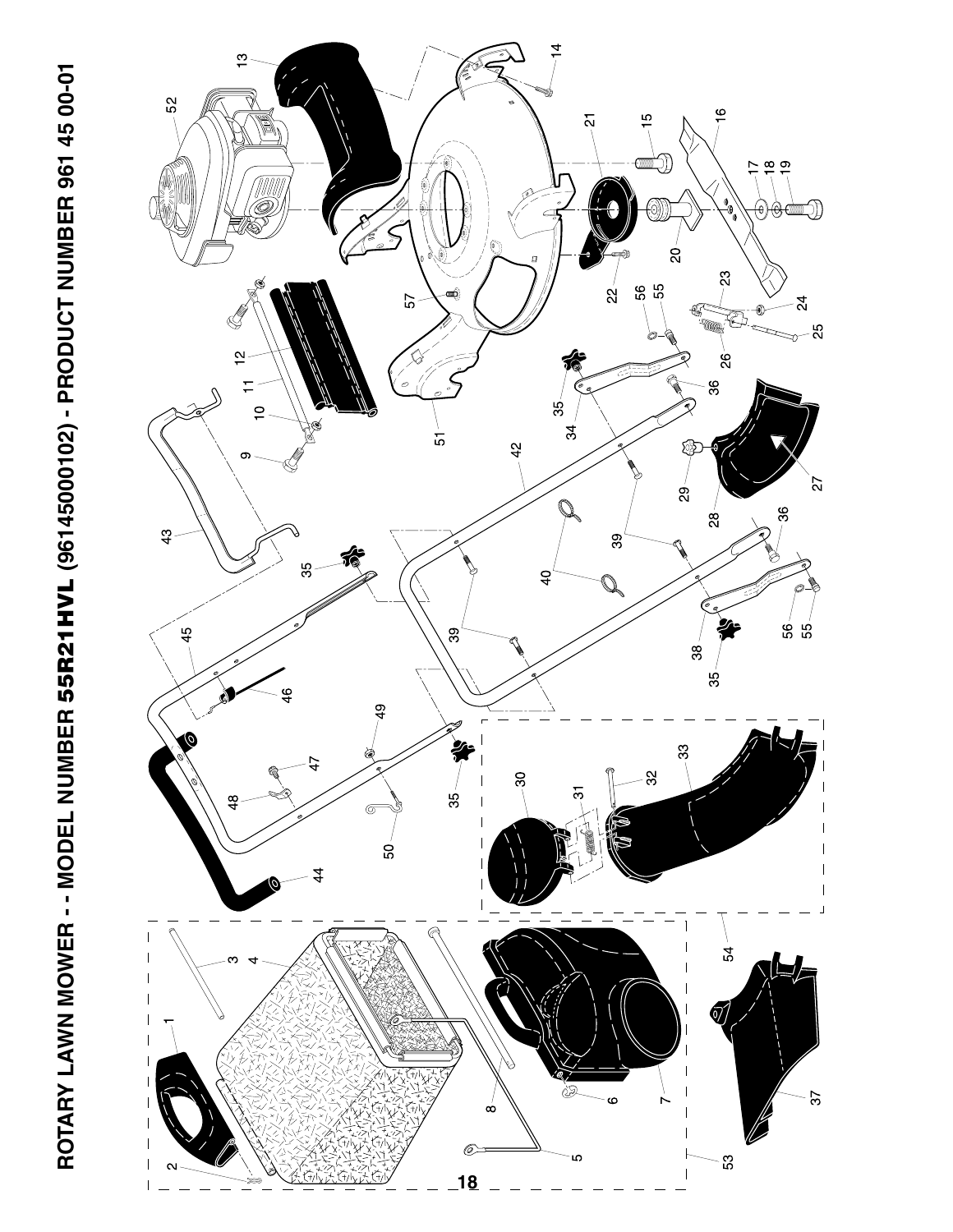ROTARY LAWN MOWER - - MODEL NUMBER 55R21HVL (96145000102) - PRODUCT NUMBER 961 45 00-01 **ROTARY LAWN MOWER - - MODEL NUMBER 55R21HVL (96145000102) - PRODUCT NUMBER 961 45 00-01**

| <b>DESCRIPTION</b>        | Rear<br>Handle, Grassbag, | Hairpin Cotter               | Grassbag<br>Rod, Rear Handle, | Grassbag              | Grassbag<br>Frame, | E-Ring                           | Door, Grassbag      | Pivot<br>Rod, I   | $\overline{5}$ | Nut, Hex          | Skirt<br>Rear<br>Tube, | Skirt, Rear  | Front<br>Cover,           | Screw, Hex Washer Head | Bolt, Engine Mounting | Blade, 21" | Washer, Hardened                        | Lock<br>Washer | ∞<br>Grade<br>Hex Head,<br>Screw, I | Blade<br>Adapter | Shield<br><b>Debris</b>  | Serrated<br>Screw, Hex Head, | <b>Mulcher Door</b><br>Bracket,<br>Mounting | Nut, Hex  | Rod, Hinge          | boor<br>Mulcher<br>Spring, | Danger<br>Decal,    | Door<br>Mulcher       | Knob                     | Door, Discharge Chute | Door, Discharge Chute<br>Spring, | Rod, Door, Discharge Chute                           |
|---------------------------|---------------------------|------------------------------|-------------------------------|-----------------------|--------------------|----------------------------------|---------------------|-------------------|----------------|-------------------|------------------------|--------------|---------------------------|------------------------|-----------------------|------------|-----------------------------------------|----------------|-------------------------------------|------------------|--------------------------|------------------------------|---------------------------------------------|-----------|---------------------|----------------------------|---------------------|-----------------------|--------------------------|-----------------------|----------------------------------|------------------------------------------------------|
| PART<br><u>୦</u>          | Ν<br>œ<br>မ္မ<br>532      | 53-22<br>၆<br>និង<br>និង និង | 34-83<br>$\frac{8}{1}$        | 48-65<br><u>စု စု</u> | 85-06              | $00 - 14$<br>8<br>$\overline{5}$ | $05-81$<br>ၣ<br>532 | 34-79<br>≌<br>532 | 04-05<br>4     | 04-00<br>ౚ<br>873 | 06-92<br>င္ဘာ<br>532   | 64-74<br>532 | $05 - 19$<br>တ တ ထ<br>532 | 45-72<br>532           | 04-06                 | 90-28      | $-74$<br>9<br>たなおおなな<br>ន្ត<br>និងនិងនិ | 02-63          | $34 - 31$                           | 34-28<br>532     | $05 - 16$<br>စ္<br>532   | 04-06<br>8<br>817            | 36-09<br>$\infty$<br>532                    | $11 - 52$ | 34-45<br>688<br>532 | 34-46<br>532               | $73-39$<br>0<br>532 | $05 - 15$<br>တ<br>532 | 34-47<br>$\infty$<br>532 | $05 - 80$<br>တ<br>532 | 34-78<br>$\infty$<br>532         | ഥ<br>4<br>ಸ<br>$\infty$<br>$\mathbf{\Omega}$<br>က္တိ |
| KEY<br>$\dot{\mathbf{z}}$ |                           | $\mathbf{\Omega}$            | ო                             | 4                     | ഥ                  | $\omega \sim \infty$             |                     |                   | တ              |                   | $- \alpha \varpi$      |              |                           |                        |                       |            | キャカケある                                  |                |                                     | ႙                | $\overline{\mathcal{S}}$ | <u>នួនដូនទី</u>              |                                             |           |                     |                            |                     |                       |                          | ನಿ                    | ᡖ                                |                                                      |

| KEY<br>$\frac{1}{2}$ | PART<br>$\dot{\mathbf{z}}$      | <b>DESCRIPTION</b>                                                          |
|----------------------|---------------------------------|-----------------------------------------------------------------------------|
| ౘ<br>34              |                                 | ュ<br>Adjustment Bracket, Lower Handle,<br>Discharge Chute, Plastic          |
| 36<br>35             |                                 | Bolt, Shoulder<br>Knob, Star                                                |
| 38                   |                                 | Deflector, Discharge                                                        |
|                      |                                 | 준<br>Adjustment Bracket, Lower Handle,                                      |
| 39                   |                                 | Bolt, Handle<br>Wire Tie                                                    |
|                      |                                 | Handle Assembly, Lower                                                      |
|                      |                                 | Bail, Control                                                               |
|                      |                                 | Grip, Foam                                                                  |
|                      |                                 | Handle Assembly, Upper (Includes Foam Grip)                                 |
|                      |                                 | Cable, Engine Zone Control                                                  |
|                      |                                 | Screw                                                                       |
|                      |                                 | Bracket, Upstop                                                             |
| $\frac{9}{4}$        |                                 | Nut, Hex 1/4-20                                                             |
|                      |                                 | Rope Guide                                                                  |
| <b>និ</b> ក្ខន       | 97-92<br>$\frac{8}{1}$          | Kit, Housing                                                                |
|                      | $\blacksquare$                  | Engine, Honda, Model Number GCV160                                          |
|                      |                                 | (For engine service and replacement parts,<br>call Honda at 1-800-426-7701) |
| βS                   | 1948-66<br>532                  | Grassbag Assembly, Complete                                                 |
|                      |                                 | Consists of Key Numbers 1-8)                                                |
| 54                   | $90-14$<br>$\frac{8}{1}$<br>532 | Discharge Chute Assembly, Complete                                          |
|                      |                                 | Consists of Key Numbers 30 through 33)                                      |
| 56<br>55             | 1886-28<br>00 00-58             | Stud, Shoulder, T45<br>E-Ring, T45                                          |
| 1<br>$\mathbf{I}$    | 23-00                           | Decal, Warning (not shown)                                                  |
| 1<br>$\mathbf{I}$    | 59-86<br>$\frac{6}{1}$          | Owner's Manual, English / French                                            |
|                      |                                 |                                                                             |
|                      | 1 inch = $25.4$ mm              | NOTE: All component dimensions given in U.S. inches.                        |

IMPORTANT: Use only Original Equipment Manufacturer (O.E.M.) replacement parts. Failure to do so could be hazardous, damage your lawn mower and void your warranty. **IMPORTANT:** Use only Original Equipment Manufacturer (O.E.M.) replacement parts. Failure to do so could be hazardous, damage your lawn mower and void your warranty.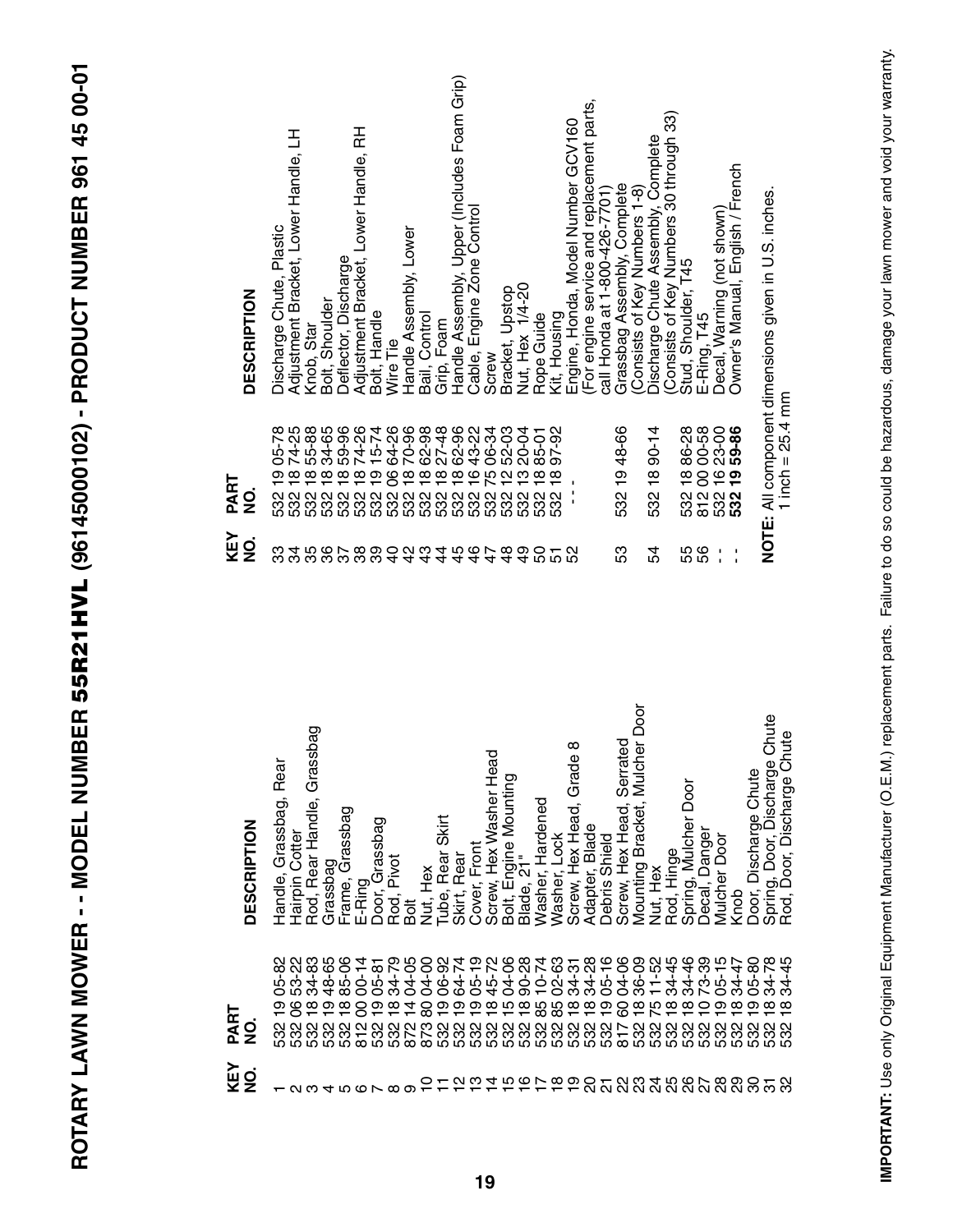

ROTARY LAWN MOWER - - MODEL NUMBER 55R21HVL (96145000102) - PRODUCT NUMBER 961 45 00-01 **ROTARY LAWN MOWER - - MODEL NUMBER 55R21HVL (96145000102) - PRODUCT NUMBER 961 45 00-01**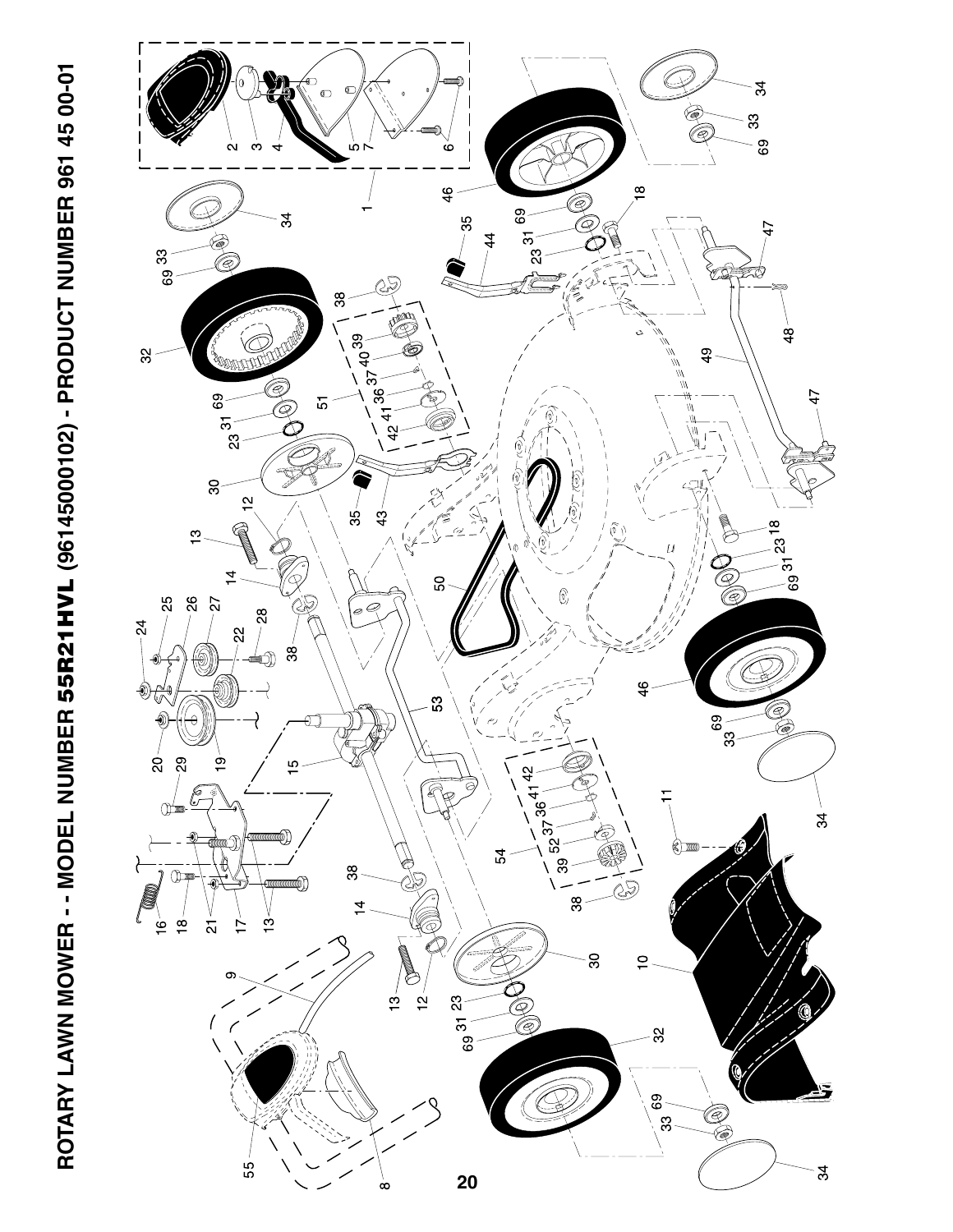| TV VV LT TVV LLLL                                                                                   |
|-----------------------------------------------------------------------------------------------------|
|                                                                                                     |
|                                                                                                     |
|                                                                                                     |
|                                                                                                     |
| ミミュ トくことくしく<br>֚֡<br>֧֧֧֧֧֧֧֧֧֧֧֧֧֧֧֧֧֚֚֚֚֚֚֚֚֚֚֚֚֚֚֚֚֚֝֓֝֓֝֓֝֓֝֓֝֬֝֓֝֬֝֓֝֬֝֓֝֬֝֓֝֬֝֬֝֬֝֬֝֬֝֬֝֬֝֬֝֬ |
|                                                                                                     |
| l                                                                                                   |
|                                                                                                     |
|                                                                                                     |
|                                                                                                     |
|                                                                                                     |
|                                                                                                     |
|                                                                                                     |
| べくら そくくくしゃ そくくご ニューニュー くんしし しっしん<br>r<br>L<br>Ì                                                     |
|                                                                                                     |
|                                                                                                     |
| l<br>1<br>֖֖֪ׅ֪֪ׅ֚֚֚֚֚֚֚֚֚֚֚֚֬֝֝֝֝֝֝֝ <b>֟</b>                                                      |
|                                                                                                     |
| í<br>I                                                                                              |
|                                                                                                     |
|                                                                                                     |
|                                                                                                     |
| l                                                                                                   |
| ĺ,<br>i<br>I                                                                                        |
|                                                                                                     |

| <b>DESCRIPTION</b>    | Screw 1/4-20 x 1/16              | Cover, Dust, Wheel                      | Vasher, Flat 3/8                                   | $9 \times 2 - 1/4$<br>Wheel Assembly, Rear | Nut, Hex | Hubcap                                                      | Knob                       | Spring, Torsion                                                | Pawl                    | E-Ring                                            | Gear                     | Retainer, Drive, LH | Disc, Drive     | Seal, Friction         | Lever, Selector, Wheel Height, Rear<br>Lever, Selector, Wheel Height, Front |                                         | Wheel Assembly, Front 9 x 2-1/4 | Bushing, Front Axle               | Retainer, Hairpin Cotter | Torque Shaft Assembly, Front     | Belt, Drive                      | Pinion Assembly, LH | Retainer, Drive, RH          | Rear Axle Assembly     | Pinion Assembly, RH                | Decal, Drive Control | Bearing, Ball (Wheel) |                | NOTE: All component dimensions given in U.S. inches. |
|-----------------------|----------------------------------|-----------------------------------------|----------------------------------------------------|--------------------------------------------|----------|-------------------------------------------------------------|----------------------------|----------------------------------------------------------------|-------------------------|---------------------------------------------------|--------------------------|---------------------|-----------------|------------------------|-----------------------------------------------------------------------------|-----------------------------------------|---------------------------------|-----------------------------------|--------------------------|----------------------------------|----------------------------------|---------------------|------------------------------|------------------------|------------------------------------|----------------------|-----------------------|----------------|------------------------------------------------------|
| PART<br>g             | 8170604-10                       | 532 18 34-57<br>532 08 83-48            |                                                    |                                            |          |                                                             |                            |                                                                |                         |                                                   |                          |                     |                 |                        |                                                                             |                                         |                                 |                                   |                          |                                  |                                  |                     |                              |                        |                                    |                      | 10-68<br>75<br>532    |                | 1 inch = $25.4$ mm                                   |
| KEY<br>NO.            | 89                               | 80                                      |                                                    | 32                                         | 33       |                                                             |                            |                                                                |                         | 400000044                                         |                          |                     |                 |                        | 4 4<br>4 4                                                                  |                                         |                                 | $4444$<br>$4628$                  |                          | $\frac{6}{4}$                    |                                  |                     | <b>0500</b>                  |                        | 54                                 | 55                   | 89                    |                |                                                      |
| <b>DESCRIPTION</b>    | Drive Control Assembly, Complete | Numbers 2 through 7)<br>Consists of Key | Cover, Drive Control, Top<br>Pulley, Drive Control |                                            |          | Lever, Drive Control (blue)<br>Cover, Drive Control, Bottom | #8-5/8<br>Screw, Torx Head | Bracket, Mounting, Drive Control<br>Cap, Drive Control, Bottom |                         | Cable, Drive Control                              | Drive<br>Cover Assembly, | Screw               | Ring, Retaining | Screw                  | Bearing / Axle Support                                                      | mbly (See Breakdown)<br>Gear Case Asser | Spring, Return                  | Bracket, Gear Case / Drive Pulley | Screw                    | Pulley, Drive                    | <u>iock</u><br>Nut, Hex, Flangel | Nut, Hex            | V-Groove<br>Pulley Assembly, | O-Ring                 | $\frac{1}{8}$<br>Nut, Hex, Flangel | Nut, Hex, Lock       | Idler Arm             | Pulley, Idler  | Shoulder<br>Bolt, Hex Head,                          |
| PART<br>$\frac{1}{2}$ | 532 19 67-54                     |                                         |                                                    | 73-53                                      | 00-37    |                                                             | $\frac{8}{1}$              | $\frac{8}{1}$                                                  | $\frac{\infty}{\infty}$ | 82-28<br>835-9385-12<br>82-935887-12<br><u>စု</u> | <u>ဝှ</u>                | $\frac{8}{1}$       | 8               | 34-50<br>$\frac{8}{1}$ | 1871-20                                                                     | $\frac{8}{10}$                          | <u>ღ</u>                        | $84 + 8$<br>$24 - 8$<br><u>စု</u> | $\overline{6}$           | 94-08<br>$\frac{\infty}{\infty}$ | $20 - 10$<br>ლ                   | 20-04<br>ဗ္         | 37-91<br><u>စု</u>           | 81-52<br>$\frac{8}{1}$ | 52-12<br>05-00                     | 93                   | 65-42<br><u>ღ</u>     | 60-43<br>08-29 | $\frac{6}{1}$                                        |
| KEY<br>NO.            |                                  |                                         |                                                    |                                            |          |                                                             |                            | 400100                                                         |                         |                                                   |                          |                     |                 |                        | P T Z Z T T T P T P D D T Z Z Z Z Z Z Z Z Z Z Z                             |                                         |                                 |                                   |                          |                                  |                                  |                     |                              |                        |                                    |                      |                       |                |                                                      |

IMPORTANT: Use only Original Equipment Manufacturer (O.E.M.) replacement parts. Failure to do so could be hazardous, damage your lawn mower and void your warranty. **IMPORTANT:** Use only Original Equipment Manufacturer (O.E.M.) replacement parts. Failure to do so could be hazardous, damage your lawn mower and void your warranty.